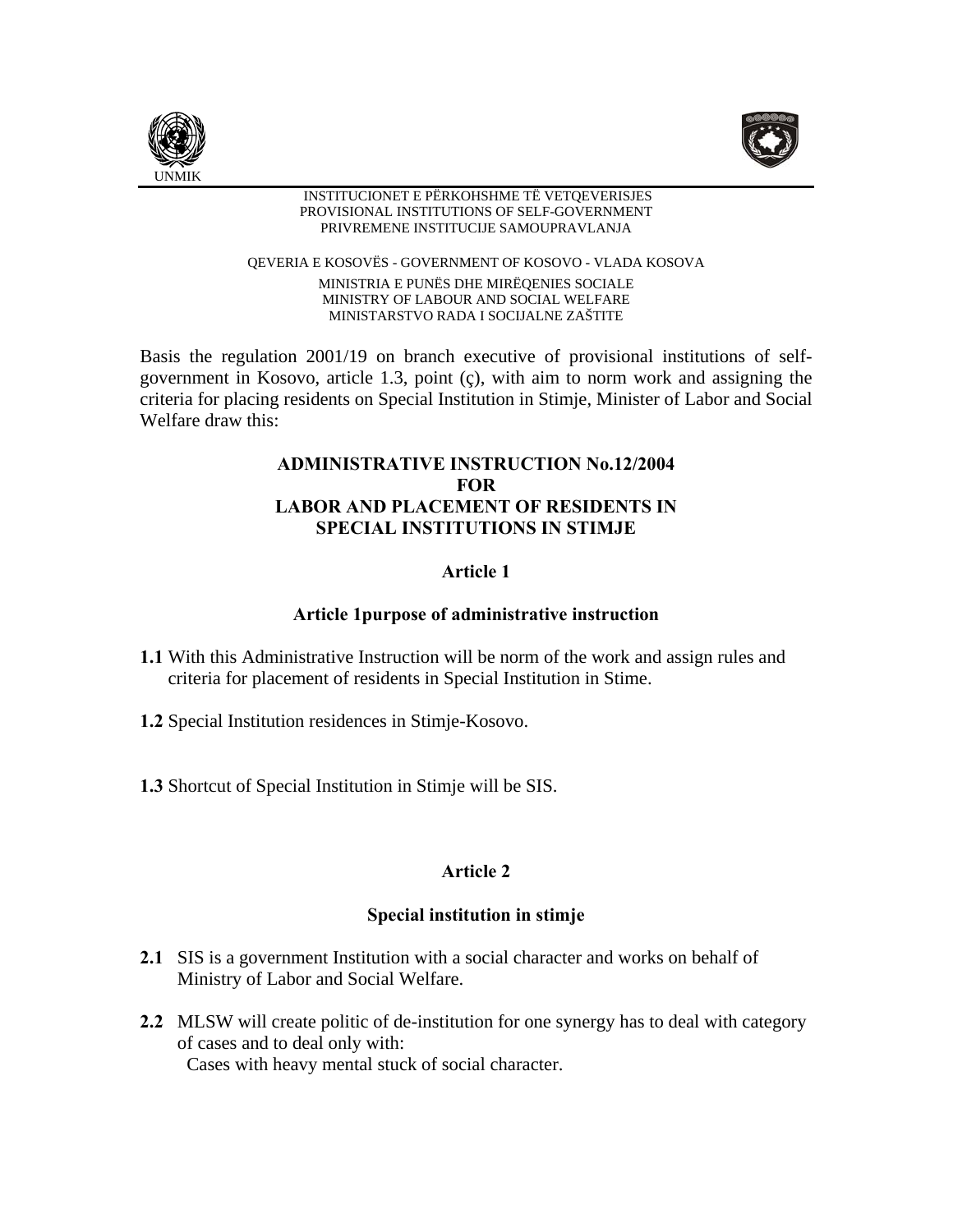## **Article 3**

### **Tendering services**

**3.1** This Institution tenders services 24 hrs.

- a. Food
- b. Clothes
- c. Medical Care
- d. Labor therapy, educative and capability
- e. Social training
- f. Physical therapy

#### **Article 4**

#### **Needed documentation for placement**

- **4.1**. For placement of mental person in SIS are needed these documents:
	- a. ID or any other identification document
	- b. Birth certificate
	- c. Medical certificate from specialist-infection
	- d. Professional thought of UCC ( grade of mental problem)
	- e. Legal prove that was taken right of movement
	- f. Written prove that was assigned legal care out of care organ or from care organ
	- g. Certificate of economic condition
	- h. Certificate of family condition
	- i. Two photos

## **Article 5**

**5.1** Complete file hand over to Division of DSW and MLSW Institutions through CSW.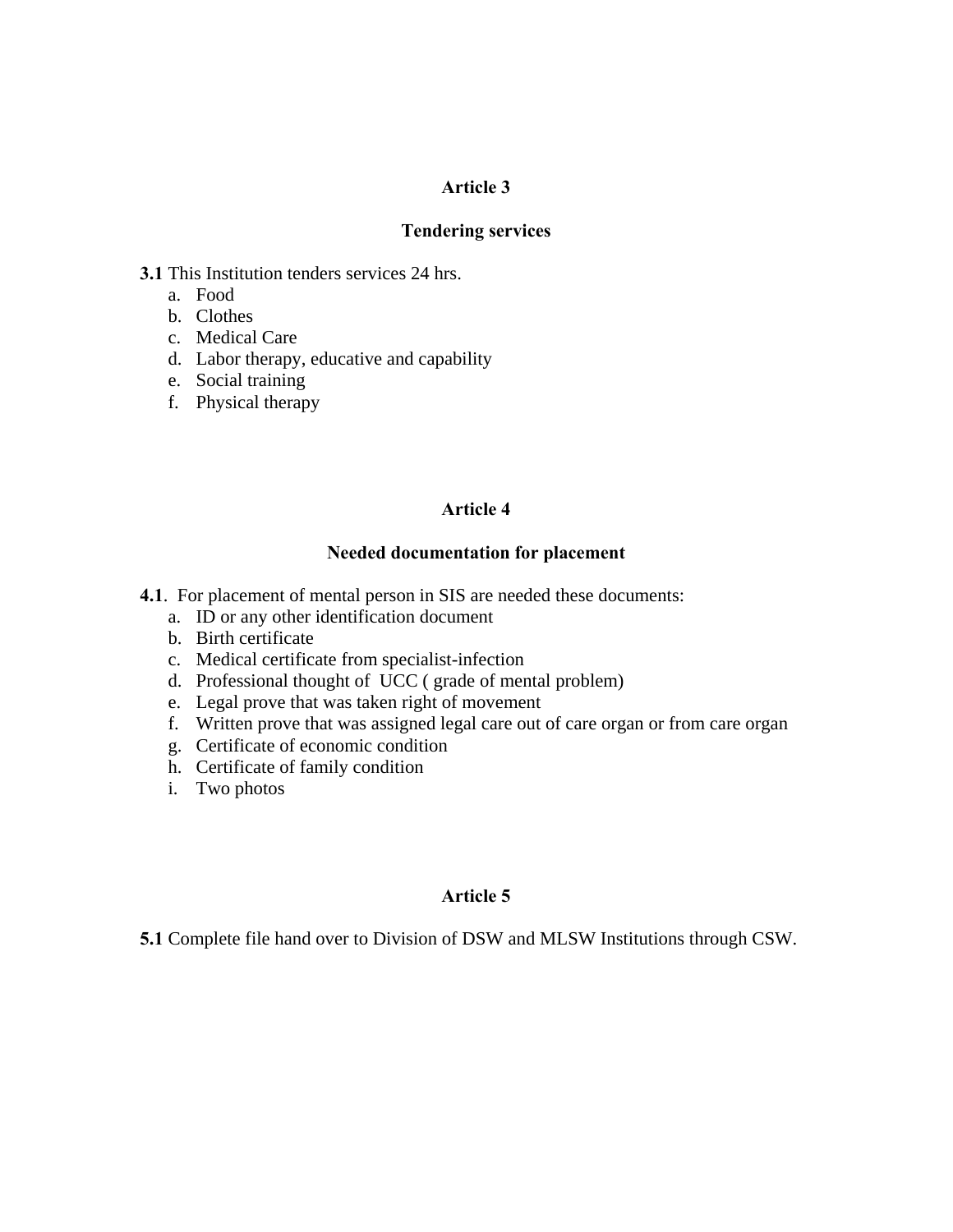## **Article 6**

#### **Commission for reviewing docume ntations for placement**

- **6.1** Receiving commission is made from Staff of Institutional Division and Special Institution in Stimje.
- **6.2** If it is reasonable Division of Institutions verifies documents and checks factice circumstances in area.
- **6.3** End decision related with claim of case takes off from Institutional Division through Head of DSW, approved by Permanent secretary of MLSW.
- **6.4** Procedures should be closed with in (30) days.

# **Article 7**

## **Written agreement between sis and care organ(csw)**

- **7.1** Special Institution in Stimje and Care Organ (CSW) makes written agreement to coordinate works to improve and advance of resident's statute in SIS.
- **7.2** Agreement should content dead lines and duties which should be done by CSW in deed of Residents.

# **Article 8**

## **Legal care**

**8.1** Legal Care out of CSW, has legal right to show interest for the case placed in Special Institution in Stimje, without disturb from anyone.